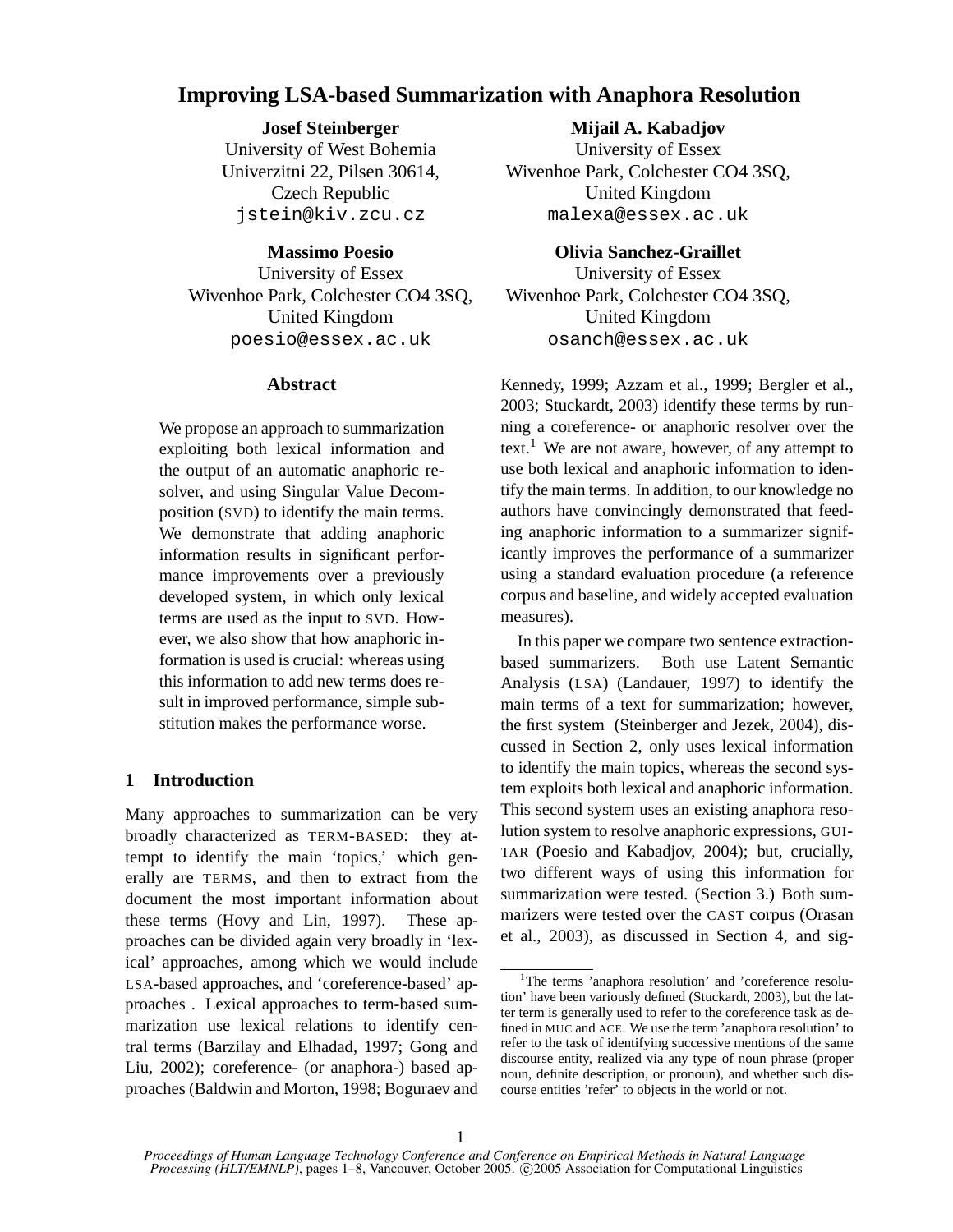nificant improvements were observed over both the baseline CAST system and our previous LSA-based summarizer.

# **2 An LSA-based Summarizer Using Lexical Information Only**

LSA (Landauer, 1997) is a technique for extracting the 'hidden' dimensions of the semantic representation of terms, sentences, or documents, on the basis of their contextual use. It is a very powerful technique already used for NLP applications such as information retrieval (Berry et al., 1995) and text segmentation (Choi et al., 2001) and, more recently, multi- and single-document summarization.

The approach to using LSA in text summarization we followed in this paper was proposed in (Gong and Liu, 2002). Gong and Liu propose to start by creating a term by sentences matrix  $A =$  $[A_1, A_2, \ldots, A_n]$ , where each column vector  $A_i$  represents the weighted term-frequency vector of sentence  $i$  in the document under consideration. If there are a total of  $m$  terms and  $n$  sentences in the document, then we will have an  $m \times n$  matrix A for the document. The next step is to apply Singular Value Decomposition (SVD) to matrix A. Given an  $m \times n$ matrix  $A$ , the SVD of  $A$  is defined as:

$$
(1) \qquad A = U \Sigma V^T
$$

where  $U = [u_{ij}]$  is an  $m \times n$  column-orthonormal matrix whose columns are called left singular vectors,  $\Sigma = diag(\sigma_1, \sigma_2, \dots, \sigma_n)$  is an  $n \times n$  diagonal matrix, whose diagonal elements are nonnegative singular values sorted in descending order, and  $V = [v_{ij}]$  is an  $n \times n$  orthonormal matrix, whose columns are called right singular vectors.

From a mathematical point of view, applying SVD to a matrix derives a mapping between the mdimensional space spawned by the weighted termfrequency vectors and the r-dimensional singular vector space. From a NLP perspective, what the SVD does is to derive the *latent semantic structure* of the document represented by matrix A: a breakdown of the original document into  $r$  linearly-independent base vectors ('topics'). Each term and sentence from the document is jointly indexed by these 'topics'.

A unique SVD feature is that it is capable of capturing and modelling interrelationships among terms so that it can semantically cluster terms and sentences. Furthermore, as demonstrated in (Berry et al., 1995), if a word combination pattern is salient and recurring in document, this pattern will be captured and represented by one of the singular vectors. The magnitude of the corresponding singular value indicates the importance degree of this pattern within the document. Any sentences containing this word combination pattern will be projected along this singular vector, and the sentence that best represents this pattern will have the largest index value with this vector. As each particular word combination pattern describes a certain topic in the document, each singular vector can be viewed as representing a salient topic of the document, and the magnitude of its corresponding singular value represents the degree of importance of the salient topic.

The summarization method proposed by Gong and Liu (2002) should now be easy to understand. The matrix  $V^T$  describes the importance degree of each 'implicit topic' in each sentence: the summarization process simply chooses the most informative sentence for each term. In other words, the kth sentence chosen is the one with the largest index value in the *k*th right singular vector in matrix  $V<sup>T</sup>$ .

The summarization method proposed by Gong and Liu has some disadvantages as well, the main of which is that it is necessary to use the same number of dimensions as is the number of sentences we want to choose for a summary. However, the higher the number of dimensions of reduced space is, the less significant topic we take into a summary. In order to remedy this problem, we (Steinberger and Jezek, 2004) proposed the following modifications to Gong and Liu's summarization method. After computing the SVD of a term by sentences matrix, we compute the length of each sentence vector in matrix  $V$ . This is to favour the index values in the matrix  $V$  that correspond to the highest singular values (the most significant topics). Formally:

$$
(2) \qquad s_k = \sqrt{\sum_{i=1}^r v_{k,i}^2 \cdot \sigma_i^2},
$$

where  $s_k$  is the length of the vector of k'th sentence in the modified latent vector space, and its significance score for summarization too. The level of dimensionality reduction  $(r)$  is essentially learned from the data. Finally, we put into the summary the sentences with the highest values in vector s. We showed in previous work (Steinberger and Jezek,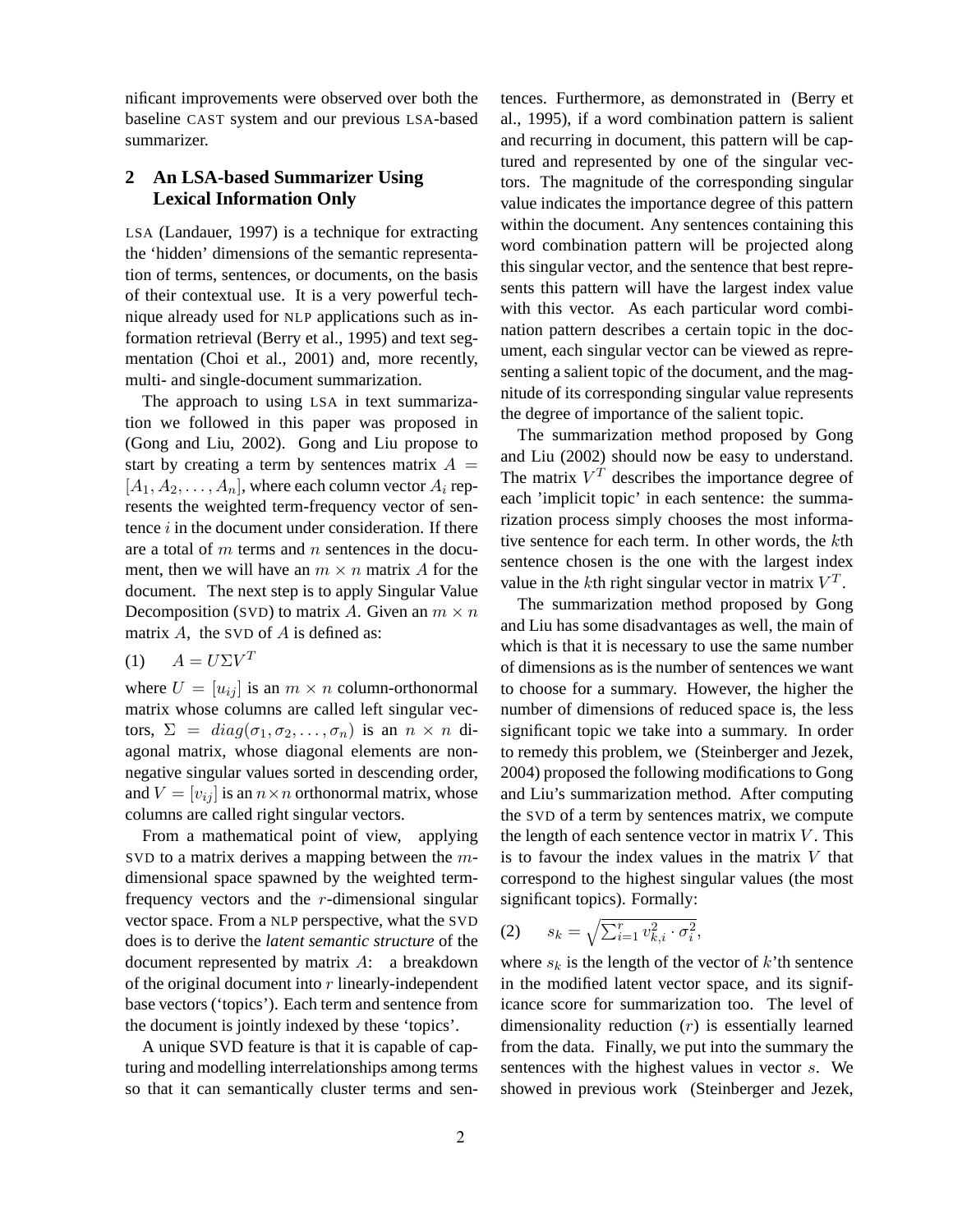2004) that this modification results in a significant improvement over Gong and Liu's method.

# **3 Using Anaphora Resolution for Summarization**

#### **3.1 The case for anaphora resolution**

Words are the most basic type of 'term' that can be used to characterize the content of a document. However, being able to identify the most important *objects* mentioned in the document clearly would lead to an improved analysis of what is important in a text, as shown by the following news article cited by Boguraev and Kennedy (1999):

(3) PRIEST IS CHARGED WITH POPE ATTACK

*A Spanish priest* was charged here today with attempting to murder the Pope. *Juan Fernandez Krohn*, aged 32, was arrested after a man armed with a bayonet approached the Pope while he was saying prayers at Fatima on Wednesday night. According to the police, *Fernandez* told the investigators today that *he* trained for the past six months for the assault. . . . If found guilty, *the Spaniard* faces a prison sentence of 15-20 years.

As Boguraev and Kennedy point out, the title of the article is an excellent summary of the content: an entity (the priest) did something to another entity (the pope). Intuitively, understanding that Fernandez and the pope are the central characters is crucial to provide a good summary of texts like these.<sup>2</sup> Among the clues that help us to identify such 'main characters', the fact that an entity is repeatedly mentioned is clearly important.

Purely lexical methods, including the LSA-based methods discussed in the previous section, can only capture part of the information about which entities are frequently repeated in the text. As example (3) shows, stylistic conventions forbid verbatim repetition, hence the six mentions of Fernandez in the text above contain only one lexical repetition, 'Fernandez'. The main problem are pronouns, that tend to share the least lexical similarity with the form used to express the antecedent (and anyway are usually removed by stopword lists, therefore do not

get included in the SVD matrix). The form of definite descriptions (*the Spaniard*) doesn't always overlap with that of their antecedent, either, especially when the antecedent was expressed with a proper name. The form of mention which more often overlaps to a degree with previous mentions is proper nouns, and even then at least some way of dealing with acronyms is necessary (cfr. *European Union* / *E.U.*). The motivation for anaphora resolution is that it should tell us which entities are repeatedly mentioned.

In this work, we tested a mixed approach to integrate anaphoric and word information: using the output of the anaphoric resolver GUITAR to modify the SVD matrix used to determine the sentences to extract. In the rest of this section we first briefly introduce GUITAR, then discuss the two methods we tested to use its output to help summarization.

### **3.2 GUITAR: A General-Purpose Anaphoric Resolver**

The system we used in these experiments, GUITAR (Poesio and Kabadjov, 2004), is an anaphora resolution system designed to be high precision, modular, and usable as an off-the-shelf component of a NL processing pipeline. The current version of the system includes an implementation of the MARS pronoun resolution algorithm (Mitkov, 1998) and a partial implementation of the algorithm for resolving definite descriptions proposed by Vieira and Poesio (2000). The current version of GUITAR does not include methods for resolving proper nouns.

#### **3.2.1 Pronoun Resolution**

Mitkov (1998) developed a robust approach to pronoun resolution which only requires input text to be part-of-speech tagged and noun phrases to be identified. Mitkov's algorithm operates on the basis of antecedent-tracking preferences (referred to hereafter as "antecedent indicators"). The approach works as follows: the system identifies the noun phrases which precede the anaphor within a distance of 2 sentences, checks them for gender and number agreement with the anaphor, and then applies genrespecific antecedent indicators to the remaining candidates (Mitkov, 1998). The noun phrase with the highest aggregate score is proposed as antecedent.

<sup>&</sup>lt;sup>2</sup>It should be noted that for many newspaper articles, indeed many non-educational texts, only a 'entity-centered' structure can be clearly identified, as opposed to a 'relation-centered' structure of the type hypothesized in Rhetorical Structures Theory (Knott et al., 2001; Poesio et al., 2004).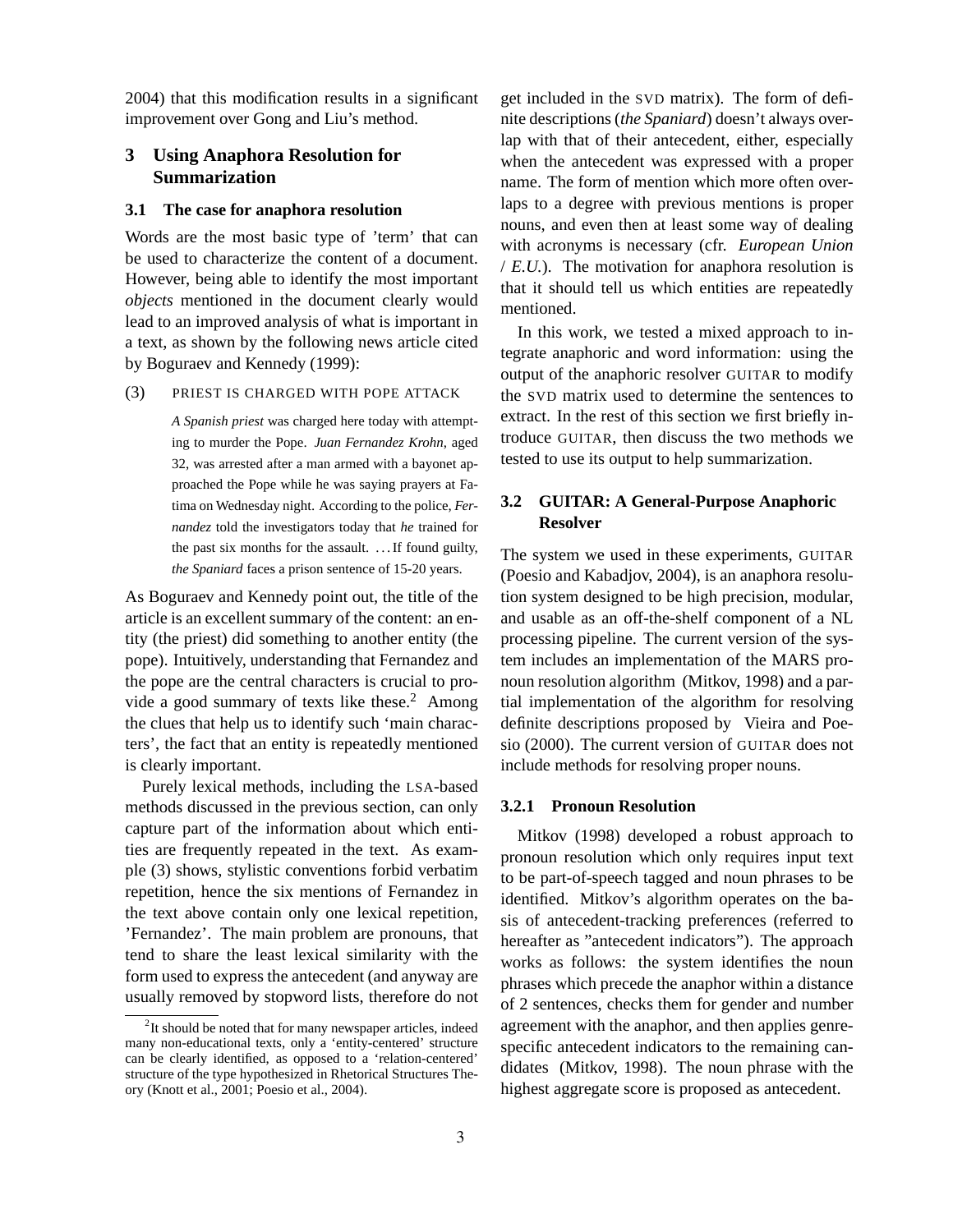#### **3.2.2 Definite Description Resolution**

The Vieira / Poesio algorithm (Vieira and Poesio, 2000) attempts to classify each definite description as either direct anaphora, discourse-new, or bridging description. The first class includes definite descriptions whose head is identical to that of their antecedent, as in *a house* . . . *the house*. Discoursenew descriptions are definite descriptions that refer to objects not already mentioned in the text and not related to any such object. Bridging descriptions are all definite descriptions whose resolution depends on knowledge of relations between objects, such as definite descriptions that refer to an object related to an entity already introduced in the discourse by a relation other than identity, as in *the flat* . . . *the living room*. The Vieira / Poesio algorithm also attempts to identify the antecedents of anaphoric descriptions and the anchors of bridging ones. The current version of GUITAR incorporates an algorithm for resolving direct anaphora derived quite directly from Vieira / Poesio, as well as a statistical version of the methods for detecting discourse new descriptions (Poesio et al., 2005).

#### **3.3 SVD over Lexical and Anaphoric Terms**

SVD can be used to identify the 'implicit topics' or main terms of a document not only when on the basis of words, but also of coreference chains, or a mixture of both. We tested two ways of combining these two types of information.

#### **3.3.1 The Substitution Method**

The simplest way of integrating anaphoric information with the methods used in our earlier work is to use anaphora resolution simply as a preprocessing stage of the SVD input matrix creation. Firstly, all anaphoric relations are identified by the anaphoric resolver, and anaphoric chains are identified. Then a second document is produced, in which all anaphoric nominal expressions are replaced by the first element of their anaphoric chain. For example, suppose we have the text in (4).

(4) **S1:** *Australia's new conservative government* on Wednesday began selling *its tough deficit-slashing budget*, which sparked *violent protests by Aborigines, unions, students and welfare groups* even before *it* was announced.

> **S2:** Two days of *anti-budget street protests* preceded *spending cuts* officially unveiled by *Treasurer Peter*

#### *Costello*.

**S3:** "If *we* don't do *it* now, *Australia* is going to be in *deficit* and debt into the next century."

**S4:** As *the protesters* had feared, *Costello* revealed a cut to *the government's* Aboriginal welfare commission among *the hundreds of measures implemented to claw back the deficit*.

- An ideal resolver would find 8 anaphoric chains:
- **Chain 1** *Australia we Australia*
- **Chain 2** *its new conservative government (Australia's new conservative government)* - *the government*
- **Chain 3** *its tough deficit-slashing budget (Australia's tough deficit-slashing budget)* - *it*
- **Chain 4** *violent protests by Aborigines, unions, students and welfare groups* - *anti-budget street protests*
- **Chain 5** *Aborigines, unions, students and welfare groups the protesters*
- **Chain 6** *spending cuts it the hundreds of measures implemented to claw back the deficit*
- **Chain 7** *Treasurer Peter Costello Costello*

**Chain 8** *deficit* - *the deficit*

By replacing each element of the 8 chains above in the text in (4) with the first element of the chain, we get the text in (5).

(5) **S1:** *Australia's new conservative government* on Wednesday began selling *Australia's tough deficitslashing budget*, which sparked *violent protests by Aborigines, unions, students and welfare groups* even before *Australia's tough deficit-slashing budget* was announced.

> **S2:** Two days of *violent protests by Aborigines, unions, students and welfare groups* preceded *spending cuts* officially unveiled by *Treasurer Peter Costello*.

> **S3:** "If *Australia* doesn't do *spending cuts* now, *Australia* is going to be in *deficit* and debt into the next century."

> **S4:** As *Aborigines, unions, students and welfare groups* had feared, *Treasurer Peter Costello* revealed a cut to *Australia's new conservative government's* Aboriginal welfare commission among *the spending cuts*.

This text is then used to create the SVD input matrix, as done in the first system.

#### **3.3.2 The Addition Method**

An alternative approach is to use SVD to identify 'topics' on the basis of two types of 'terms': terms in the lexical sense (i.e., words) and terms in the sense of objects, which can be represented by anaphoric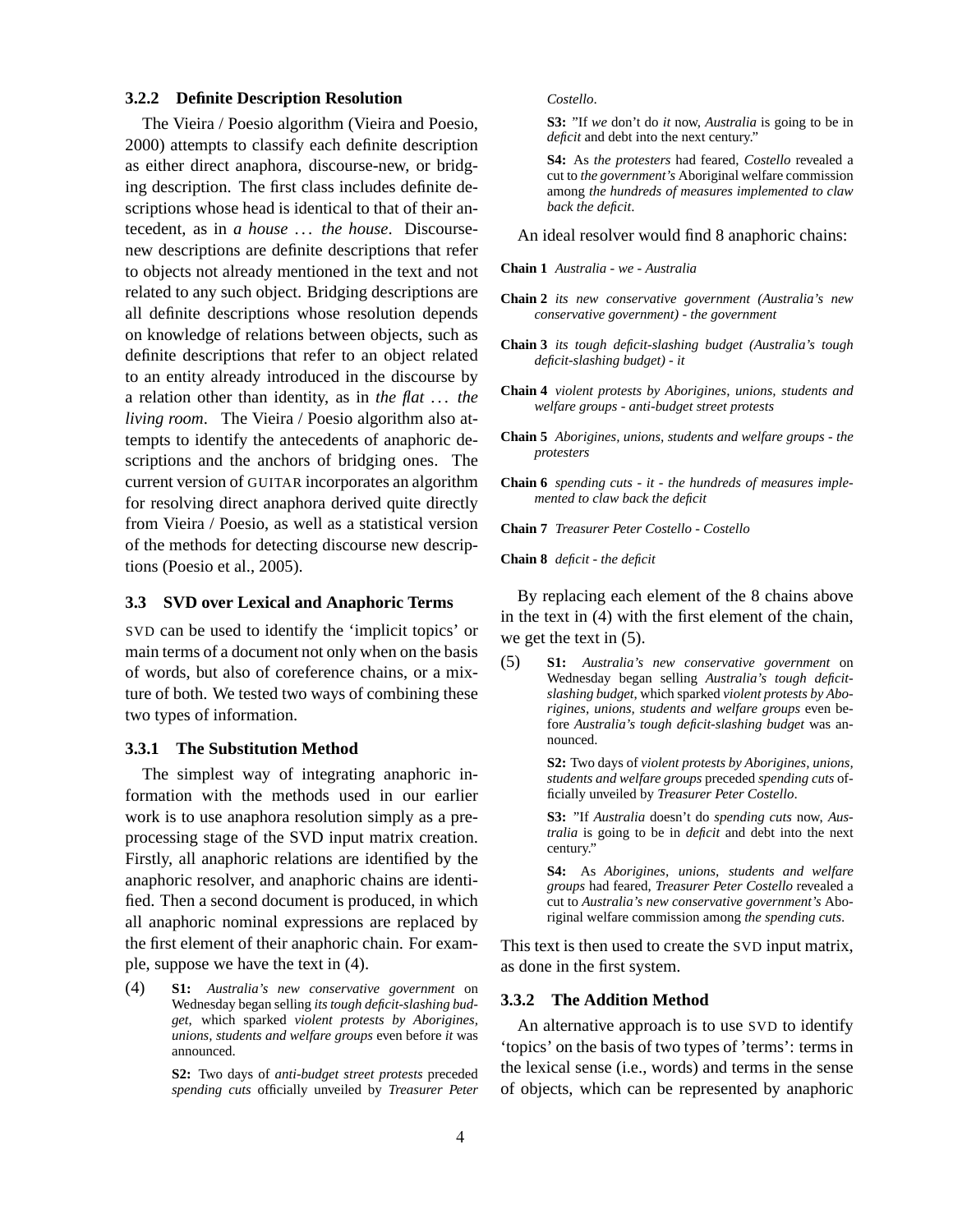chains. In other words, our representation of sentences would specify not only if they contain a certain word, but also if they contain a mention of a discourse entity (See Figure 1.) This matrix would then be used as input to SVD.



Figure 1: Addition method.

The chain 'terms' tie together sentences that contain the same anaphoric chain. If the terms are lexically the same (direct anaphors - like *deficit* and *the deficit*) the basic summarizer works sufficiently. However, Gong and Liu showed that the best weighting scheme is boolean (i.e., all terms have the same weight); our own previous results confirmed this. The advantage of the addition method is the opportunity to give higher weights to anaphors.

#### **4 Evaluation**

#### **4.1 The CAST Corpus**

To evaluate our system, we used the corpus of manually produced summaries created by the CAST project<sup>3</sup> (Orasan et al., 2003). The CAST corpus contains news articles taken from the Reuters Corpus and a few popular science texts from the British National Corpus. It contains information about the importance of the sentences (Hasler et al., 2003). Sentences are marked as **essential** or **important**. The corpus also contains annotations for linked sentences, which are not significant enough to be marked as important/essential, but which have to be considered as they contain information essential for the understanding of the content of other sentences marked as essential/important.

Four annotators were used for the annotation, three graduate students and one postgraduate. Three of the annotators were native English speakers, and the fourth had advanced knowledge of English. Unfortunately, not all of the documents were annotated by all of the annotators. To maximize the reliability of the summaries used for evaluation, we chose the documents annotated by the greatest number of the annotators; in total, our evaluation corpus contained 37 documents.

For acquiring manual summaries at specified lengths and getting the sentence scores (for relative utility evaluation) we assigned a score 3 to the sentences marked as essential, a score 2 to important sentences and a score 1 to linked sentences. The sentences with highest scores are then selected for ideal summary (at specified lenght).

### **4.2 Evaluation Measures**

Evaluating summarization is a notoriously hard problem, for which standard measures like Precision and Recall are not very appropriate. The main problem with P&R is that human judges often disagree what are the top n% most important sentences in a document. Using P&R creates the possibility that two equally good extracts are judged very differently. Suppose that a manual summary contains sentences [1 2] from a document. Suppose also that two systems, A and B, produce summaries consisting of sentences [1 2] and [1 3], respectively. Using P&R, system A will be ranked much higher than system B. It is quite possible that sentences 2 and 3 are equally important, in which case the two systems should get the same score.

To address the problem with precision and recall we used a combination of evaluation measures. The first of these, relative utility (RU) (Radev et al., 2000) allows model summaries to consist of sentences with variable ranking. With RU, the model summary represents all sentences of the input document with confidence values for their inclusion in the summary. For example, a document with five sentences [1 2 3 4 5] is represented as [1/5 2/4 3/4

<sup>&</sup>lt;sup>3</sup>The goal of this project was to investigate to what extent Computer-Aided Summarization can help humans to produce high quality summaries with less effort.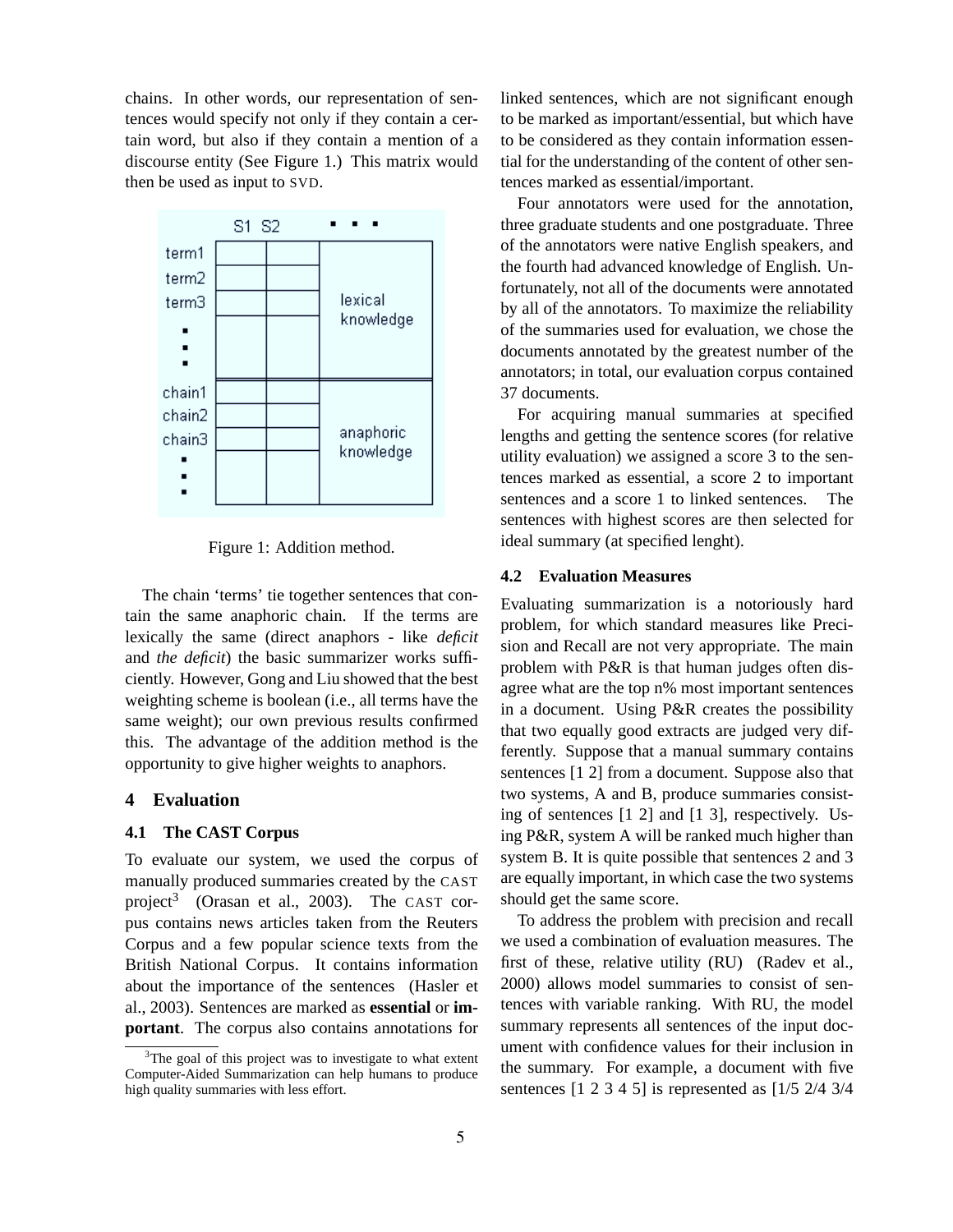| <b>Evaluation</b><br>Method  | <b>Lexical LSA</b> | <b>Manual</b><br><b>Substitution</b> | <b>Manual</b><br><b>Additition</b> |
|------------------------------|--------------------|--------------------------------------|------------------------------------|
| <b>Relative Utility</b>      | 0.595              | 0.573                                | 0.662                              |
| <b>F-score</b>               | 0.420              | 0.410                                | 0.489                              |
| <b>Cosine Similarity</b>     | 0.774              | 0.806                                | 0.823                              |
| <b>Main Topic Similarity</b> | 0.686              | 0.682                                | 0.747                              |

Table 1: Evaluation of the manual annotation improvement - summarization ratio: 15%.

| <b>Evaluation</b><br><b>Method</b> | <b>Lexical LSA</b> | <b>Manual</b><br><b>Substitution</b> | <b>Manual</b><br><b>Addition</b> |
|------------------------------------|--------------------|--------------------------------------|----------------------------------|
| <b>Relative Utility</b>            | 0.645              | 0.662                                | 0.688                            |
| <b>F-score</b>                     | 0.557              | 0.549                                | 0.583                            |
| <b>Cosine Similarity</b>           | 0.863              | 0.878                                | 0.886                            |
| <b>Main Topic Similarity</b>       | 0.836              | 0.829                                | 0.866                            |

Table 2: Evaluation of the manual annotation improvement - summarization ratio: 30%.

4/1 5/2]. The second number in each pair indicates the degree to which the given sentence should be part of the summary according to a human judge. This number is called the utility of the sentence. Utility depends on the input document, the summary length, and the judge. In the example, the system that selects sentences [1 2] will not get a higher score than a system that chooses sentences [1 3] given that both summaries [1 2] and [1 3] carry the same number of utility points (5+4). Given that no other combination of two sentences carries a higher utility, both systems [1 2] and [1 3] produce optimal extracts. To compute relative utility, a number of judges,  $(N > 1)$  are asked to assign utility scores to all  $n$  sentences in a document. The top  $e$  sentences according to utility score<sup>4</sup> are then called a sentence extract of size e. We can then define the following system performance metric:

(6) 
$$
RU = \frac{\sum_{j=1}^{n} \delta_j \sum_{i=1}^{N} u_{ij}}{\sum_{j=1}^{n} \epsilon_j \sum_{i=1}^{N} u_{ij}},
$$

where  $u_{ij}$  is a utility score of sentence j from annotator  $i, \epsilon_j$  is 1 for the top e sentences according to the sum of utility scores from all judges and  $\delta_i$  is equal to 1 for the top e sentences extracted by the system. For details see (Radev et al., 2000).

The second measure we used is Cosine Similarity, according to the standard formula:

$$
(7) \qquad \cos(X,Y) = \frac{\sum_i x_i \cdot y_i}{\sqrt{\sum_i (x_i)^2} \cdot \sqrt{\sum_i (y_i)^2}},
$$

where X and Y are representations of a system summary and its reference summary based on the vector space model. The third measure is Main Topic Similarity. This is a content-based evaluation method based on measuring the cosine of the angle between first left singular vectors of a system summary's and its reference summary's SVDs. (For details see (Steinberger and Jezek, 2004).) Finally, we measured ROUGE scores, with the same settings as in the Document Understanding Conference (DUC) 2004.

# **4.3 How Much May Anaphora Resolution Help? An Upper Bound**

We annotated all the anaphoric relations in the 37 documents in our evaluation corpus by hand using the annotation tool MMAX (Mueller and Strube,  $2003$ .<sup>5</sup> Apart from measuring the performance of GUITAR over the corpus, this allowed us to establish the upper bound on the performance improvements that could be obtained by adding an anaphoric resolver to our summarizer. We tested both methods of adding the anaphoric knowledge to the summarizer discussed above. Results for the 15% and 30% ratios<sup>6</sup> are presented in Tables 1 and 2. The baseline is our own previously developed LSA-based summarizer without anaphoric knowledge. The result is that the substitution method did not lead to significant improvement, but the addition method did:

<sup>&</sup>lt;sup>4</sup>In the case of ties, some arbitrary but consistent mechanism is used to decide which sentences should be included in the summary.

<sup>5</sup>We annotated personal pronouns, possessive pronouns, definite descriptions and also proper nouns, who will be handled by a future GUITAR version.

 $6$ We used the same summarization ratios as in CAST.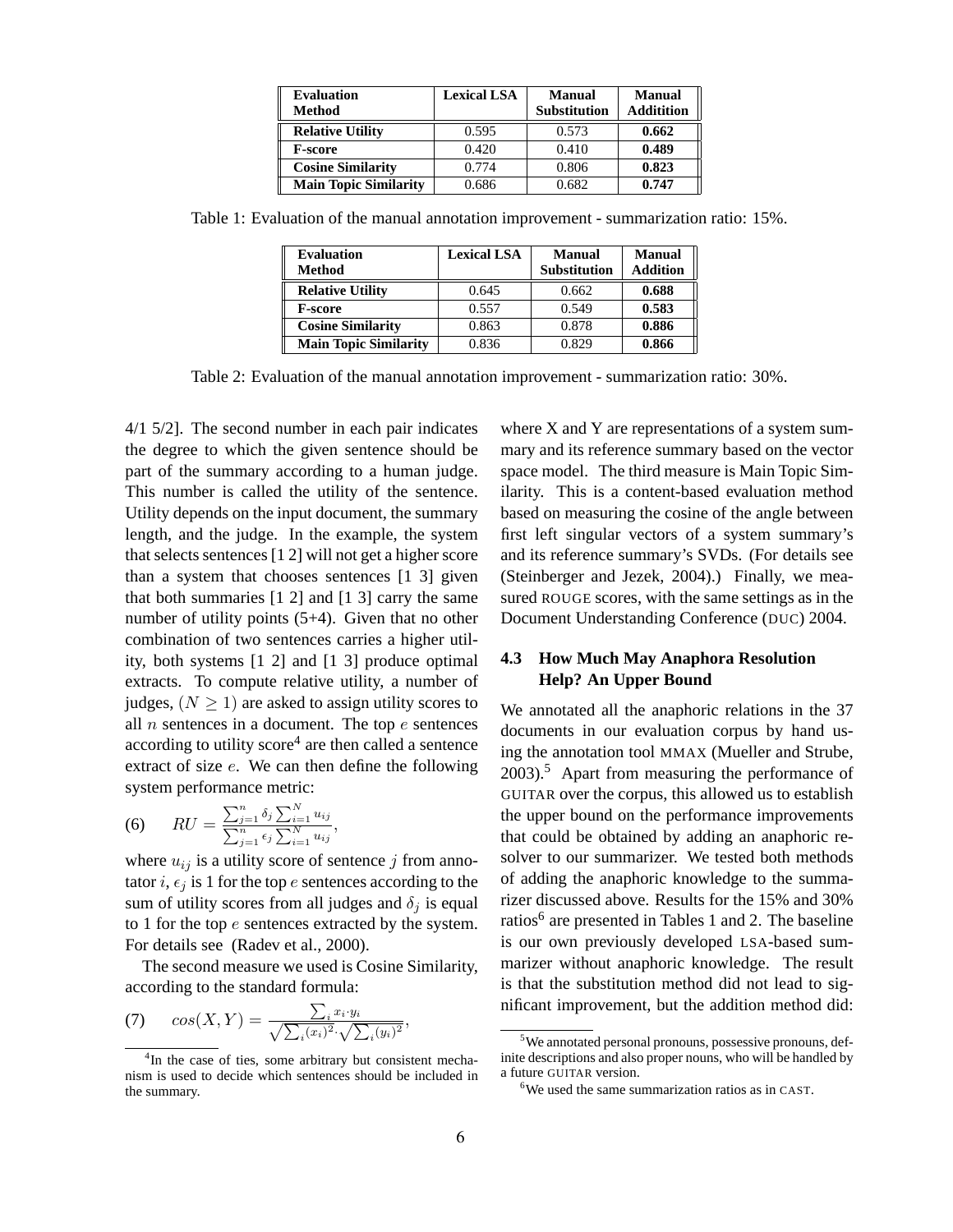| <b>Evaluation</b><br>Method  | <b>Lexical LSA</b> | CAST  | <b>GUITAR</b><br><b>Substitution</b> | <b>GUITAR</b><br><b>Addition</b> |
|------------------------------|--------------------|-------|--------------------------------------|----------------------------------|
| <b>Relative Utility</b>      | 0.595              | 0.527 | 0.530                                | 0.640                            |
| <b>F-score</b>               | 0.420              | 0.348 | 0.347                                | 0.441                            |
| <b>Cosine Similarity</b>     | 0.774              | 0.726 | 0.804                                | 0.805                            |
| <b>Main Topic Similarity</b> | 0.686              | 0.630 | 0.643                                | 0.699                            |

Table 3: Evaluation of the GUITAR improvement - summarization ratio: 15%.

| <b>Evaluation</b><br><b>Method</b> | <b>Lexical LSA</b> | CAST  | <b>GUITAR</b><br><b>Substitution</b> | <b>GUITAR</b><br><b>Addittion</b> |
|------------------------------------|--------------------|-------|--------------------------------------|-----------------------------------|
| <b>Relative Utility</b>            | 0.645              | 0.618 | 0.626                                | 0.678                             |
| <b>F-score</b>                     | 0.557              | 0.522 | 0.524                                | 0.573                             |
| <b>Cosine Similarity</b>           | 0.863              | 0.855 | 0.873                                | 0.879                             |
| <b>Main Topic Similarity</b>       | 0.836              | 0.810 | 0.818                                | 0.868                             |

Table 4: Evaluation of the GUITAR improvement - summarization ratio: 30%.

addition could lead to an improvement in Relative Utility score from .595 to .662 for the 15% ratio, and from .645 to .688 for the 30% ratio. Both of these improvements were significant by t-test at 95% confidence.

### **4.4 Results with GUITAR**

To use GUITAR, we first parsed the texts using Charniak's parser (Charniak, 2000). The output of the parser was then converted into the MAS-XML format expected by GUITAR by one of the preprocessors that come with the system. (This step includes heuristic methods for guessing agreement features.) Finally, GUITAR was ran to add anaphoric information to the files. The resulting files were then processed by the summarizer.

GUITAR achieved a precision of 56% and a recall of 51% over the 37 documents. For definite description resolution, we found a precision of 69% and a recall of 53%; for possessive pronoun resolution, the precision was 53%, recall was 53%; for personal pronouns, the precision was 44%, recall was 46%.

The results with the summarizer are presented in Tables 3 and 4 (relative utility, f-score, cosine, and main topic). The contribution of the different anaphora resolution components is addressed in (Kabadjov et al., 2005). All versions of our summarizer (the baseline version without anaphora resolution and those using substitution and addition) outperformed the CAST summarizer, but we have to emphasize that CAST did not aim at producing a highperformance generic summarizer; only a system that could be easily used for didactical purposes. However, our tables also show that using GUITAR and the addition method lead to significant improvements over our baseline LSA summarizer. The improvement in Relative Utility measure was significant by t-test at 95% confidence. Using the ROUGE measure we obtained improvement (but not significant). On the other hand, the substitution method did not lead to significant improvements, as was to be expected given that no improvement was obtained with 'perfect' anaphora resolution (see previous section).

# **5 Conclusion and Further Research**

Our main result in this paper is to show that using anaphora resolution in summarization can lead to significant improvements, not only when 'perfect' anaphora information is available, but also when an automatic resolver is used, provided that the anaphoric resolver has reasonable performance. As far as we are aware, this is the first time that such a result has been obtained using standard evaluation measures over a reference corpus. We also showed however that the way in which anaphoric information is used matters: with our set of documents at least, substitution would not result in significant improvements even with perfect anaphoric knowledge.

Further work will include, in addition to extending the set of documents and testing the system with other collections, evaluating the improvement to be achieved by adding a proper noun resolution algorithm to GUITAR.